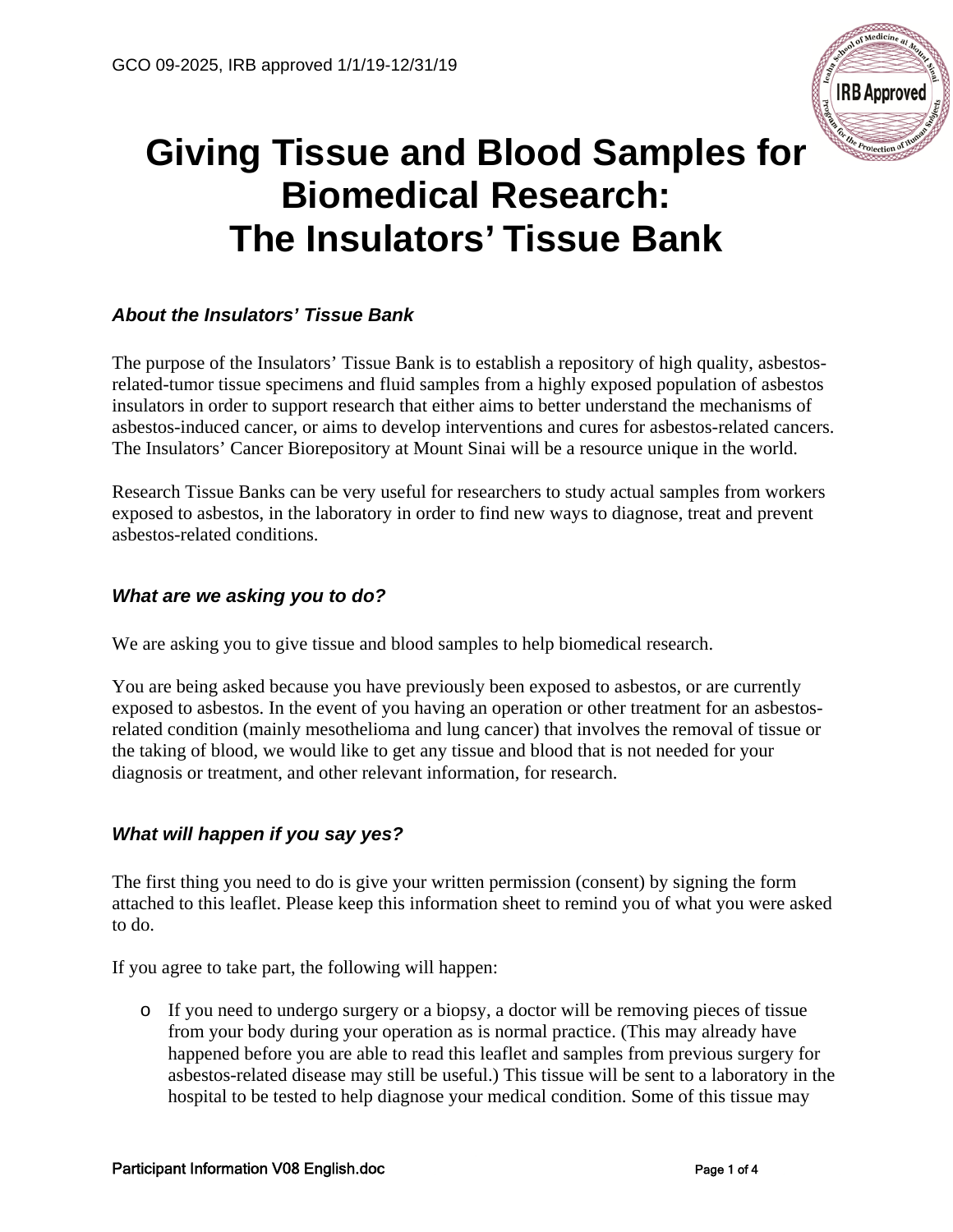remain after the diagnosis is complete and would normally be destroyed by the hospital. With your permission, the hospital will give some of this remaining tissue to the Insulators' Tissue Bank, to be used in medical research.

- o During your care in hospital, you will normally give blood samples for tests to be carried out. Either whilst you are giving one of these routine blood samples, or at a different time, we would like to ask you to allow the staff to take additional samples so that they can be used in research. This will be just like any other blood test and should not affect you.
- o Staff may ask you some questions about yourself. We also ask you to allow them to look at your personal medical records to obtain information about your asbestos-related disease, other diseases, and your past treatment. This information will be given to the Insulators' Tissue Bank to help the researchers understand your medical condition. The Insulators' Tissue Bank is legally obliged to maintain the highest level of confidentiality with all personal information so that researchers cannot identify you.

If you agree to take part, you will be giving samples and information that will be treated as gifts that could help research to benefit those affected by asbestos-related disease in the future.

#### *What will happen if you say no?*

You are free to say no – the choice is yours. Your decision will NOT affect the standard or type of care you will receive from the hospital or doctor, now or in the future. If you say no, we will not take any samples from you nor will we collect any information.

#### *What happens if you change your mind?*

You can change your mind at any time by contacting the Insulators' Tissue Bank to let us know. You do not need to tell us why. Our contact details are given below.

If you tell us that you have changed your mind, all samples in storage will be destroyed in the way human tissues and blood from hospitals are normally destroyed. Similarly, the information we store about you will be deleted so that it cannot be used again.

If you change your mind after a long time the samples may have already been used. The Insulators' Tissue Bank cannot recall samples or information from researchers once they have been used. If, by then, your gift has already helped create new knowledge, that new information cannot be undiscovered and will contribute to medical understanding. However, the Insulators' Tissue Bank will request the disposal of any samples that remain so that your gift will not be used in any further research.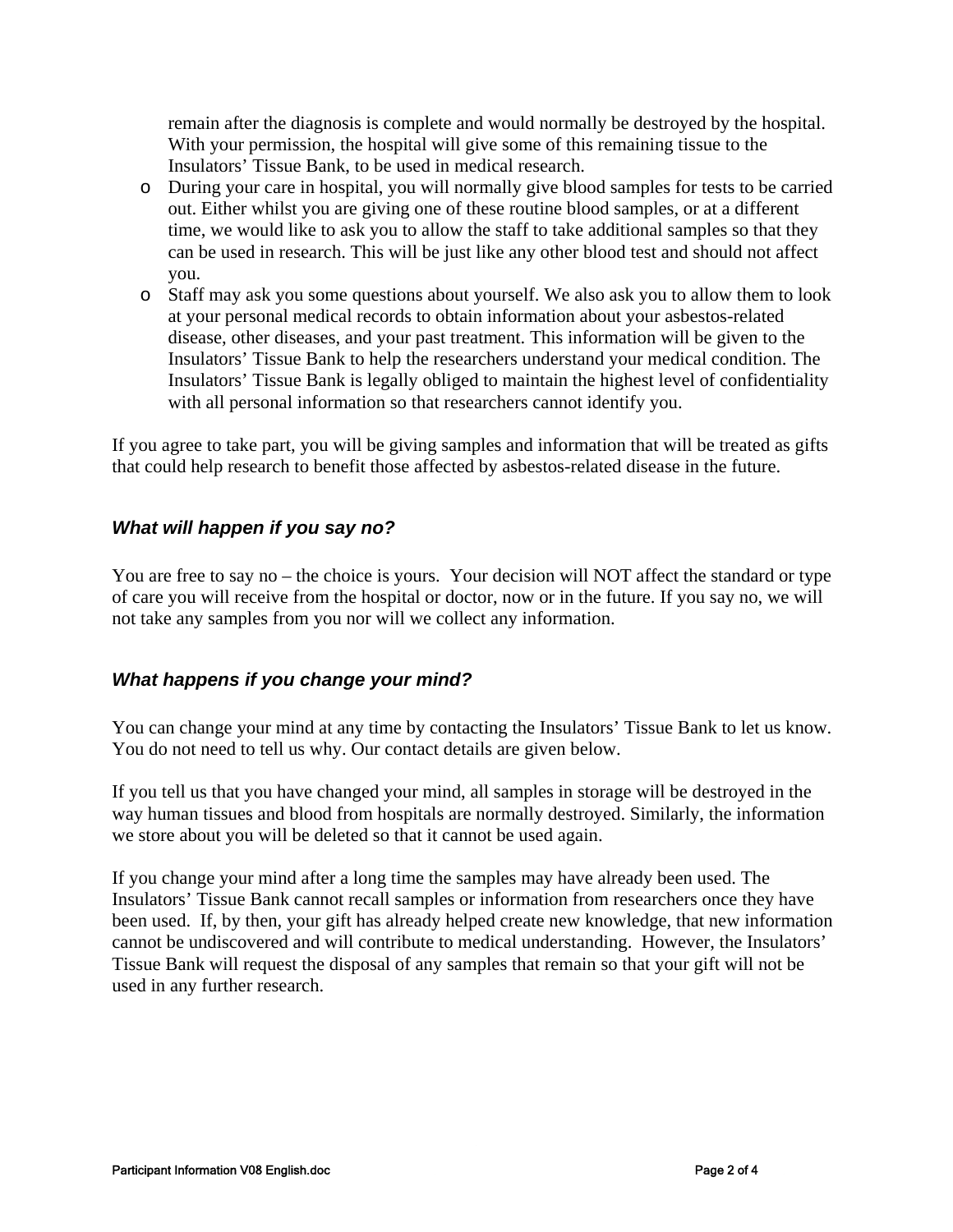#### *What are the benefits to you?*

It is highly unlikely that you will personally benefit from the research as it usually takes many years for research to produce advances in the way asbestos-related disease is diagnosed, treated or prevented. The results of research will NOT be put in your health records or told to you, your relatives or your doctors because the researchers will not know who you are and your details are kept secret from them. The Insulators' Tissue Bank will, however, be asking all researchers that request tissue to inform us of the overall findings which we intend to communicate to all the participants via newsletter.

You can benefit from the knowledge that you are personally helping research to find out what causes asbestos-related disease, how to prevent it or how to treat it. The test and treatments being used for you were developed with the help of patients who took part in research years ago. Research might make faster progress as more human samples are studied. Also, by using human samples there may be less need to study laboratory animals.

#### *What are the risks to you?*

There are NO significant health risks to donating samples for research purposes to the Insulators' Tissue Bank. You will only be allowing us to use tissue samples which would be collected anyway as part of your normal care and there are no more risks of giving blood for research than there are for being a blood donor or giving any routine blood sample.

Your hospital, medical team and the Insulators' Tissue Bank will take every security precaution to prevent researchers from obtaining any information that identifies who you are. The only people who will know your identity are the hospital staff and a few trained staff dealing with patient records in the Insulators' Tissue Bank who are bound by a professional duty to protect your privacy. Researchers will NOT be provided with any personal information such as your name, address or phone number. The information that they will be given for their work relates to your disease and treatment only and will NOT be directly linked to your identity. The link to your identity will be securely stored by the Insulators' Tissue Bank so that if a researcher gets approval to do a follow up study, the Insulators' Tissue Bank may be able to obtain further information about you and your progress. Researchers will, therefore, NOT be able to contact you directly about their research in future.

When he Insulators' Tissue Bank provides samples to researchers they are obliged to only use the samples for the research they said they would do. Researchers will be bound by a strict agreement to ensure this.

#### *Other things you should consider*

The tissue, blood and information you have gifted will be made available to researchers who may be in North America or overseas. They may work in universities, hospitals or in private /